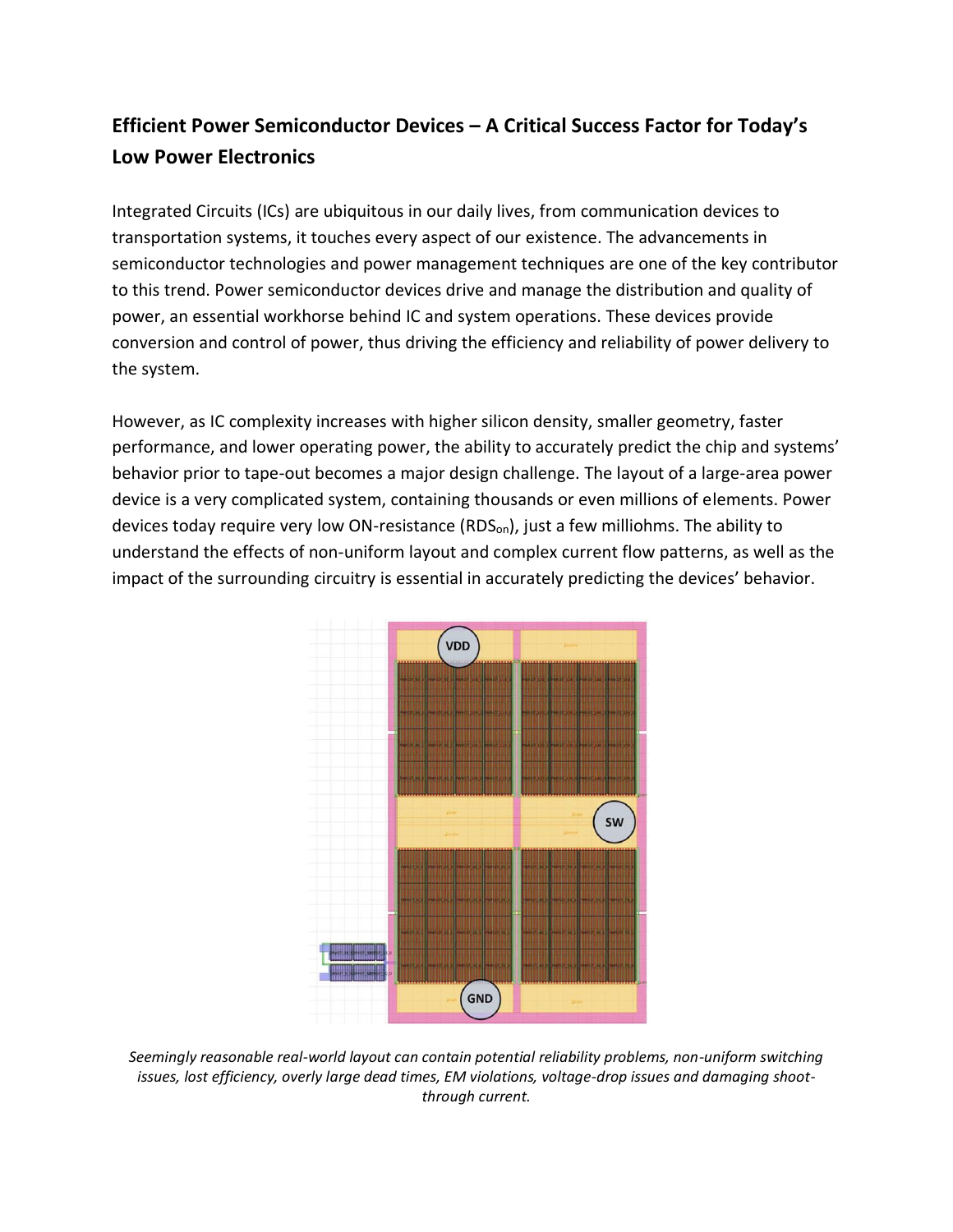Designing today's power semiconductor devices require a comprehensive design and optimization solution. Traditional parasitic extraction tools or field solvers are unable to handle realistic layouts due to their size and geometry complexities or the multi-dimensional nature of the current flow. Using automated rule check and layout-versus-schematics systems (DRC, LVS) may miss layout problems such as discontinuities, current crowding, or excessive potential drops. On the other hand, analytical and spreadsheet models, while being useful, cannot accurately capture the complexity of top metal layouts that are constrained by the package, wire bonding, or ball-array requirements.

In order to increase efficiency, reduce the probability of an error, and drastically speed up and improve the quality of layout design, today's engineers need to deploy an extraction, analysis and optimization solution that can address the following needs:

- Automated and accurate calculation of large area device RDS $_{on}$  value
- Current density and potential distribution analysis and its impact on electromigration
- Effective design and location of current sense devices
- Optimization of layout across area and reliability for balanced design
- Easy to use interface with quick feedback and what-if analysis

## **Automated RDSon Calculation**

A typical challenge faced by engineers or power device designers is to understand the contribution of each resistive component such as metal layers, vias, contacts and device/channel to the total ON-resistance (RDS<sub>on</sub>). The answer to this challenge is important in focusing proper efforts on layout optimization. Being able to quickly and accurately identify the area of high resistance allows engineers to effectively apply fixes and correct the problem areas of the design.

Accurate calculation of RDS<sub>on</sub> requires a 3D model representing all resistive elements of the structure. By calculating the distribution of potential and current density in all metal layers, vias, contacts, wire bonds, and devices, engineers can obtain the most accurate RDS<sub>on</sub> value, allowing them to optimize their design with confidence and deliver a predictable layout. To better understand the impact of RDS<sub>on</sub> on nearby devices and vice versa, using a SPICE netlist with distributed RC model enables circuit simulation of the power ICs with distributed devices.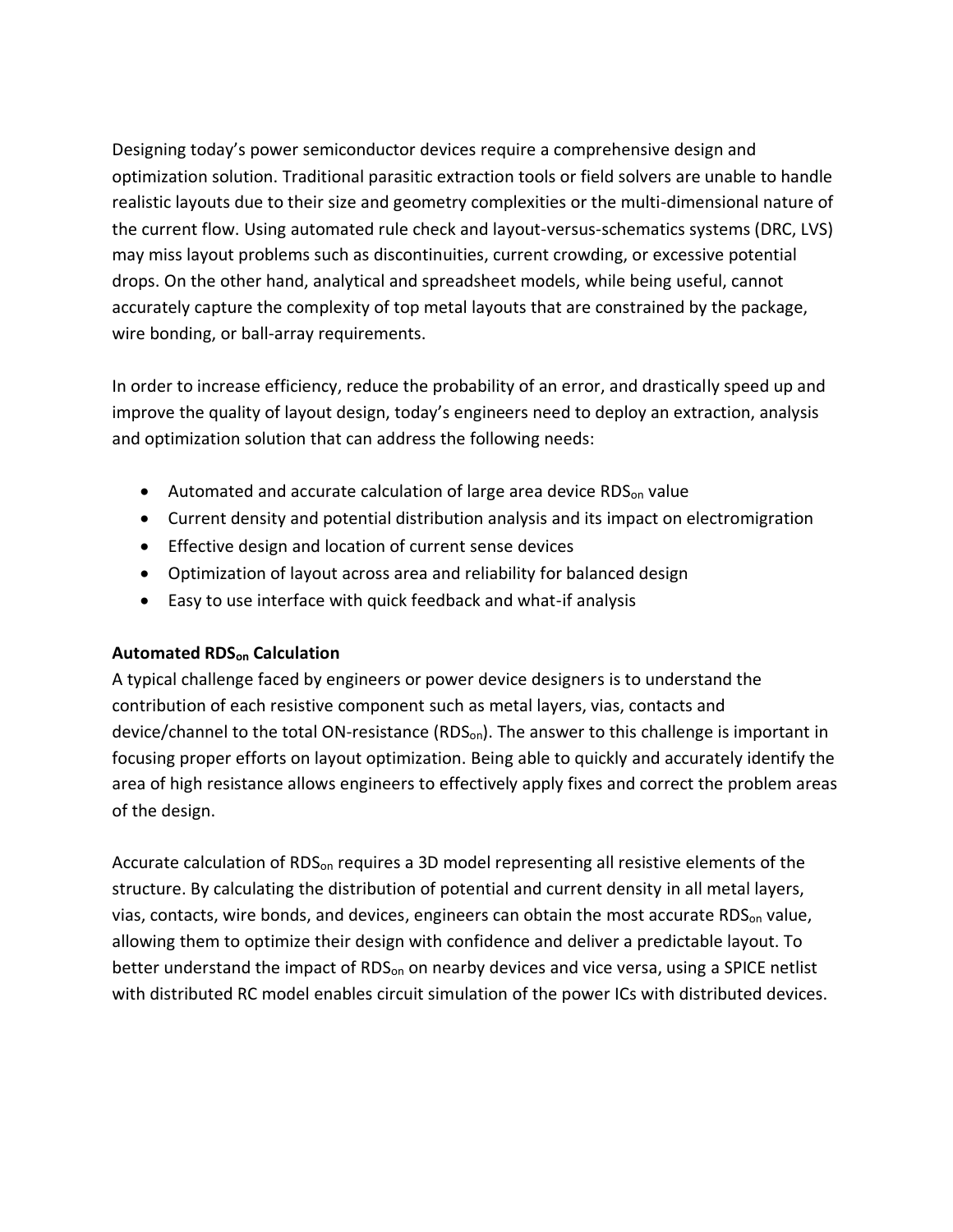

*Resistance components that make up RDSon*

An automated way of calculating the sensitivity of  $RDS_{on}$  to individual resistive components help identify the most critical components that will effectively reduce RDS<sub>on</sub>. Similarly, an automated way to decompose the total RDS<sub>on</sub> value into device resistance and interconnect resistance help engineers focus on the area with highest impact on reducing RDS<sub>on</sub>.

## **Current Density and Potential Distribution Impact on EM**

Analysis of current and potential distributions allow for engineers to gain better physical insight into device operation and provide a visual aid to explore and optimize layouts and interconnects. Potential drop and current density analyses easily highlights design bugs or errors and provides a guideline for metal and via layout optimization. Access to current flow information allows engineers to optimize design slotting, reducing RDS<sub>on</sub>, lowering current density, and avoiding hot spots.

High current density can cause electromigration (EM) and electro-thermal issues. In addition, heating of the die can affect RDS<sub>on</sub>. Automatic identification of regions with high current densities, along with visualization of the location on the layout help improve design robustness for electromigration and electro-thermal problems.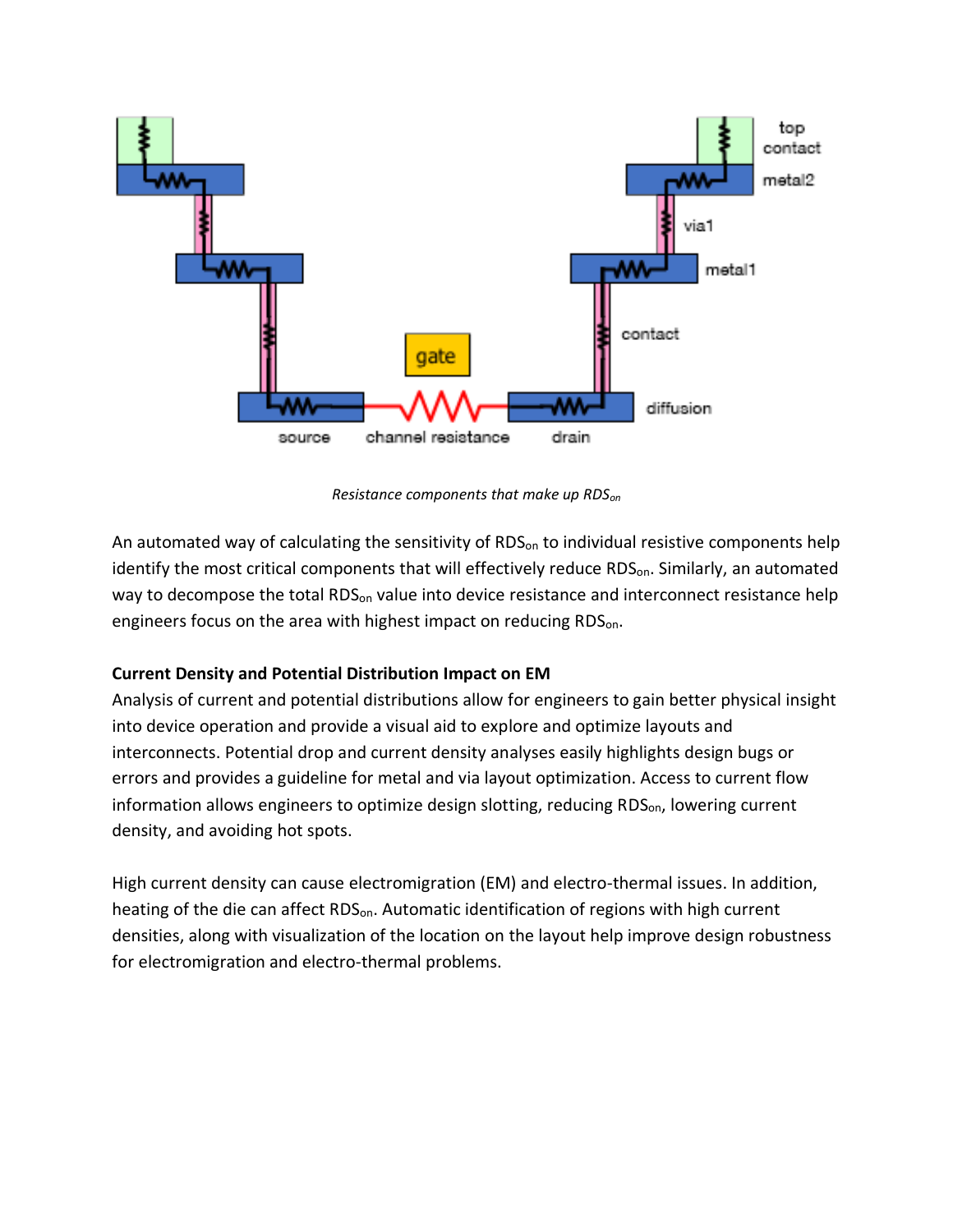

*Potential distribution of top metal layer in the source and drain nets*



*Current density distribution of top metal layer and via2*

*These distribution analyses allow a better physical insight into device operations, provide visual aid to explore and optimize layout interconnects.*

### **Sense Current Device Location**

Current sense devices provide important performance feedback on how the system is operating. Optimal placement of current sense device can help improve the efficiency and reduce the risk of power loss in a design. Simulating potential distribution in source net for different current levels can help identify optimal placement for sensing transistor to provide current-independent matching.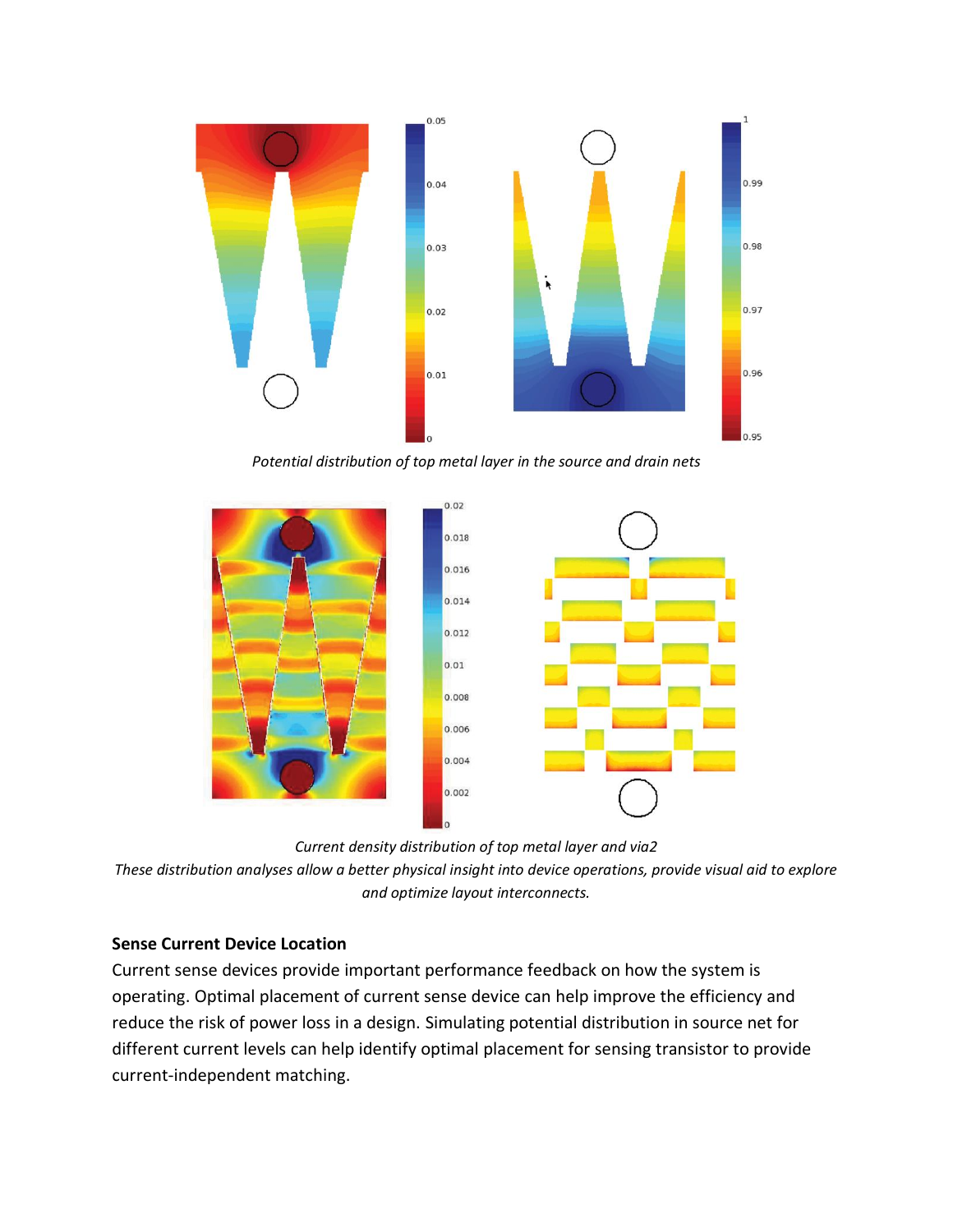

*Potential distribution in source net and its 1D cross-section for different current levels can be used to easily identify the points in M1 and M2 layouts for measuring or sensing large area device current.*

#### **Optimization for Balanced Design**

Designs with balanced current distribution delivers better efficiency and higher reliability. The uniformity of current distribution is controlled by metal and via layouts, as well as the topology of the source/drain wirebonds. Non-uniform current density or current crowding in vias can result in an unbalanced design and impact RDS<sub>on</sub> value. Analysis of Vds and Ids distributions over the device area provides both qualitative and quantitative estimate on balance of the design and guide engineers on required layout fixes.



*Distribution of Vds (and Ids) over the power device area provides qualitative and quantitative estimate on design balance.*